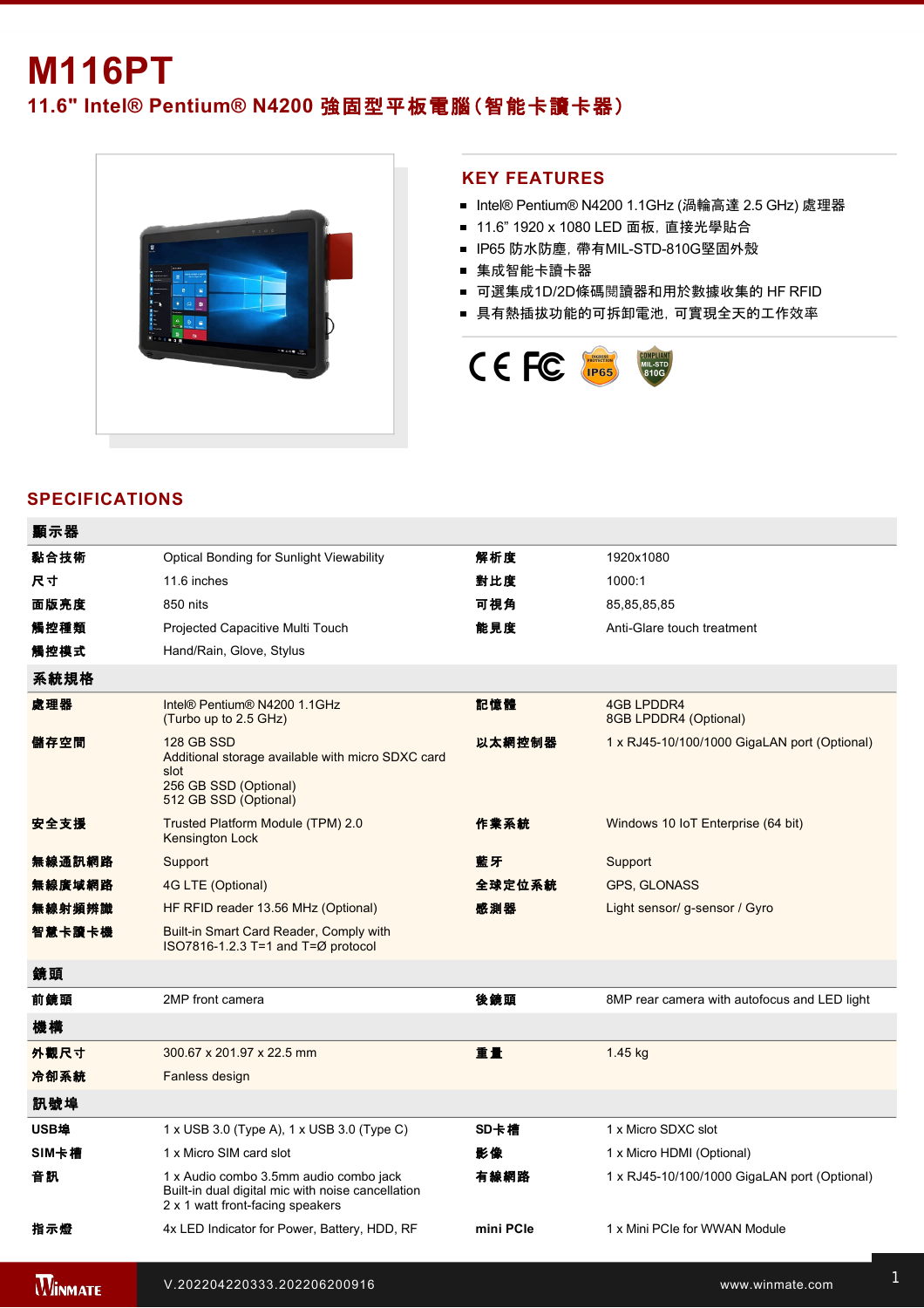|                         | status                                                                                                                     |                        |                                                                                                                                                                                                                                                                                         |
|-------------------------|----------------------------------------------------------------------------------------------------------------------------|------------------------|-----------------------------------------------------------------------------------------------------------------------------------------------------------------------------------------------------------------------------------------------------------------------------------------|
| 底座接頭                    | 1 x 19-pin docking connector                                                                                               |                        |                                                                                                                                                                                                                                                                                         |
| 環境                      |                                                                                                                            |                        |                                                                                                                                                                                                                                                                                         |
| 工作濕度                    | 10% to 90% RH, non-condensing                                                                                              | 工作溫度                   | -20°C to 60°C (AC mode), -10°C to 50°C (Battery<br>mode)                                                                                                                                                                                                                                |
| 儲存溫度                    | -30 $^{\circ}$ C to 70 $^{\circ}$ C                                                                                        | 衝擊                     | MIL-STD-810G Method 516.6 Procedure I                                                                                                                                                                                                                                                   |
| 振動                      | MIL-STD-810G Method 514.6 Procedure I                                                                                      | IP防水等級                 | IP65 certified, dustproof and waterproof                                                                                                                                                                                                                                                |
| 落摔                      | MIL-STD-810G Method 516.6, 4 ft                                                                                            |                        |                                                                                                                                                                                                                                                                                         |
| 認證                      |                                                                                                                            |                        |                                                                                                                                                                                                                                                                                         |
| 認證                      | CE, FCC                                                                                                                    |                        |                                                                                                                                                                                                                                                                                         |
| 安全性                     |                                                                                                                            |                        |                                                                                                                                                                                                                                                                                         |
| <b>SOTI MobiControl</b> | <b>SOTI MobiControl Compliance</b>                                                                                         | <b>Kensington Lock</b> | <b>Kensington Lock Support</b>                                                                                                                                                                                                                                                          |
| 控制                      |                                                                                                                            |                        |                                                                                                                                                                                                                                                                                         |
| 按鈕                      | 1 x Power, 3 x function keys                                                                                               |                        |                                                                                                                                                                                                                                                                                         |
| 電源                      |                                                                                                                            |                        |                                                                                                                                                                                                                                                                                         |
| 電池                      | Hot-swappable 7.7V typ. 5900 mAh Li-Polymer<br>Battery (2S1P)<br>Optional 7.4V typ. 10280 mAh Li-Polymer Battery<br>(2S2P) | 電池使用時間                 | Standard Battery: 8 hours                                                                                                                                                                                                                                                               |
| 電源規格                    | 19V DC                                                                                                                     | 電源適配器                  | 100-240V, 50-60Hz (19V DC)                                                                                                                                                                                                                                                              |
| 配件                      |                                                                                                                            |                        |                                                                                                                                                                                                                                                                                         |
| 配件                      | Adapter and Power Cord<br>Capacitive Stylus<br><b>Standard Battery</b>                                                     | 配件選配                   | Desk Dock (Optional)<br>Vehicle Dock (Optional)<br>Vehicle Cradle (Optional)<br>Vehicle Charger (Optional)<br>Battery Charger (Optional)<br>High Capacity Battery (Optional)<br>Hand Strap (Optional)<br>VESA Mount Kit (Optional)<br>Shoulder Strap (Optional)<br>Carry Bag (Optional) |

條碼掃描

配件 1D/2D barcode reader (Optional)

2 x 1 watter from the speakers and the speakers of the speakers of the speakers of the speakers of the speakers

### **DIMENSIONS**  UNIT:MM

#### **Winmate M116PT**



**NOTE**